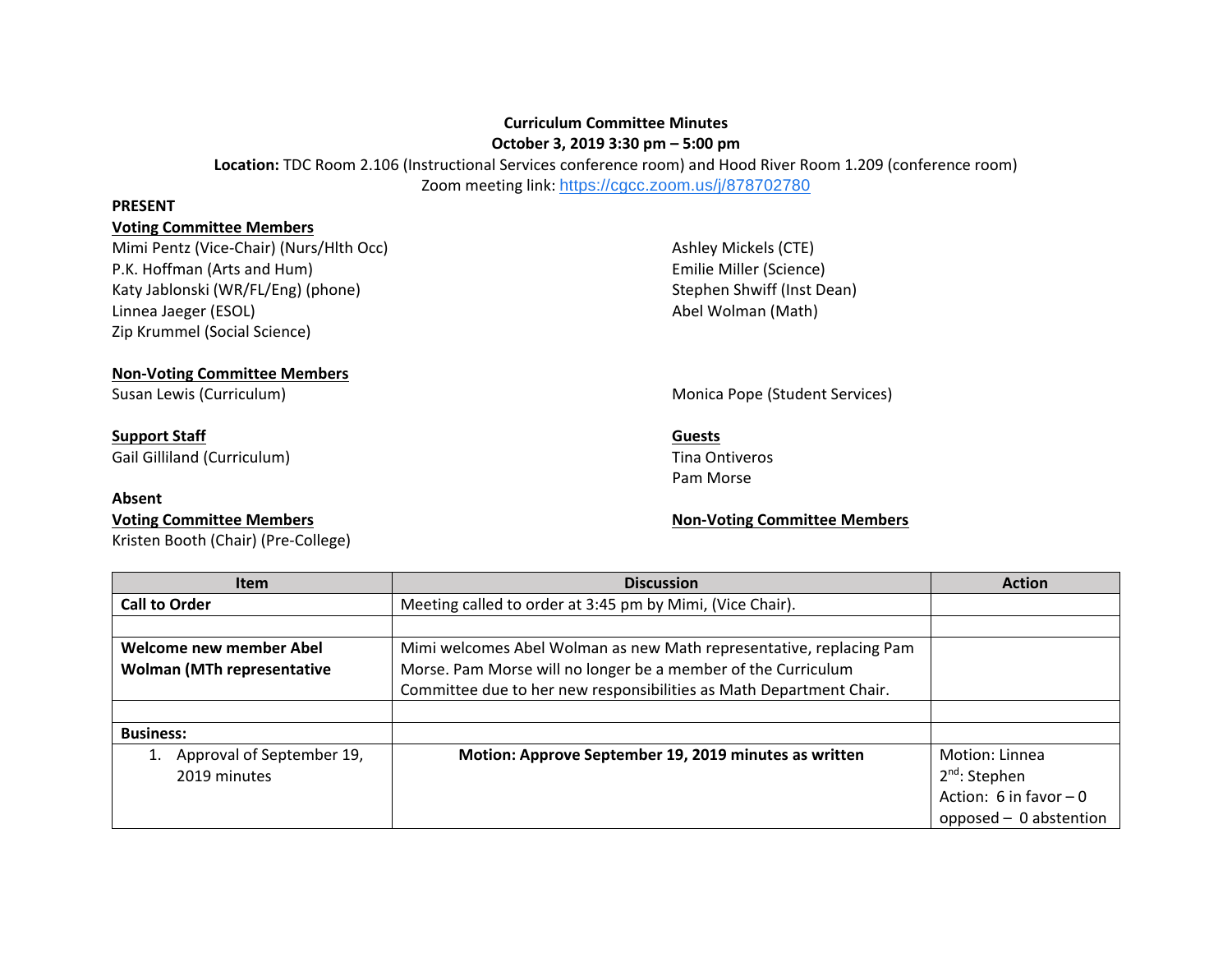| 2. | Representative                                                  | Brief reminder that each Curriculum Committee member is a                                                                                                                                                                                                                                                                                                                                              |                           |
|----|-----------------------------------------------------------------|--------------------------------------------------------------------------------------------------------------------------------------------------------------------------------------------------------------------------------------------------------------------------------------------------------------------------------------------------------------------------------------------------------|---------------------------|
|    | responsibilities of position                                    | representative of their respective department.                                                                                                                                                                                                                                                                                                                                                         |                           |
|    |                                                                 |                                                                                                                                                                                                                                                                                                                                                                                                        |                           |
|    | 3. Reminder of November RI<br>sub-committee work<br>assignments | Susan reviews stand-alone courses and imbedded instruction. Medical<br>Assisting is the only program that currently has imbedded instruction.<br>Susan reminds the Curriculum Committee that sub-committees will report<br>at the November $7th$ CC meeting, establishing requirements for a course(s)<br>to fulfill a Related Instruction Standalone requirement for each area.<br>Emilie enters 3:40 |                           |
|    | <b>Submissions:</b>                                             |                                                                                                                                                                                                                                                                                                                                                                                                        |                           |
|    | 1. Tina Ontiveros                                               | Tina reviews WR 240 submission.                                                                                                                                                                                                                                                                                                                                                                        | Motion: P.K.              |
|    | WR 240 Creative<br>$\bullet$                                    | <b>WR 240</b>                                                                                                                                                                                                                                                                                                                                                                                          | $2^{nd}$ : Zip            |
|    | Writing - Nonfiction                                            | This course is considered a bedrock nonfiction course.<br>$\Omega$                                                                                                                                                                                                                                                                                                                                     | Action: $8$ in favor $-0$ |
|    | (New LDC Course)                                                | Course does not conflict with concurrent WR 121.<br>$\Omega$                                                                                                                                                                                                                                                                                                                                           | opposed - 0 abstention    |
|    |                                                                 | Goal is to build a simple creative writing course that is<br>$\circ$                                                                                                                                                                                                                                                                                                                                   |                           |
|    |                                                                 | focused on the logistics of writing                                                                                                                                                                                                                                                                                                                                                                    |                           |
|    |                                                                 | Questions                                                                                                                                                                                                                                                                                                                                                                                              |                           |
|    |                                                                 | Title - extensive discussion<br>$\circ$                                                                                                                                                                                                                                                                                                                                                                |                           |
|    |                                                                 | Why is "Creative" in the title?                                                                                                                                                                                                                                                                                                                                                                        |                           |
|    |                                                                 | The course is nonfiction that uses the tools of                                                                                                                                                                                                                                                                                                                                                        |                           |
|    |                                                                 | fiction.                                                                                                                                                                                                                                                                                                                                                                                               |                           |
|    |                                                                 | Enrollment<br>$\Omega$                                                                                                                                                                                                                                                                                                                                                                                 |                           |
|    |                                                                 | Creative Writing has traditionally been taught in                                                                                                                                                                                                                                                                                                                                                      |                           |
|    |                                                                 | Hood River. It is now being taught in The Dalles.                                                                                                                                                                                                                                                                                                                                                      |                           |
|    |                                                                 | The plan is to rotate campuses each year.                                                                                                                                                                                                                                                                                                                                                              |                           |
|    |                                                                 | Lecture<br>$\circ$                                                                                                                                                                                                                                                                                                                                                                                     |                           |
|    |                                                                 | This is a workshop which provides a safe<br>٠                                                                                                                                                                                                                                                                                                                                                          |                           |
|    |                                                                 | community for writers. The workshop format falls                                                                                                                                                                                                                                                                                                                                                       |                           |
|    |                                                                 | under lecture not lab.                                                                                                                                                                                                                                                                                                                                                                                 |                           |
|    |                                                                 | Outcome #3 discussed in-depth<br>$\circ$                                                                                                                                                                                                                                                                                                                                                               |                           |
|    |                                                                 | The CC would like to revise the outcome to not                                                                                                                                                                                                                                                                                                                                                         |                           |
|    |                                                                 | include the assessment process.                                                                                                                                                                                                                                                                                                                                                                        |                           |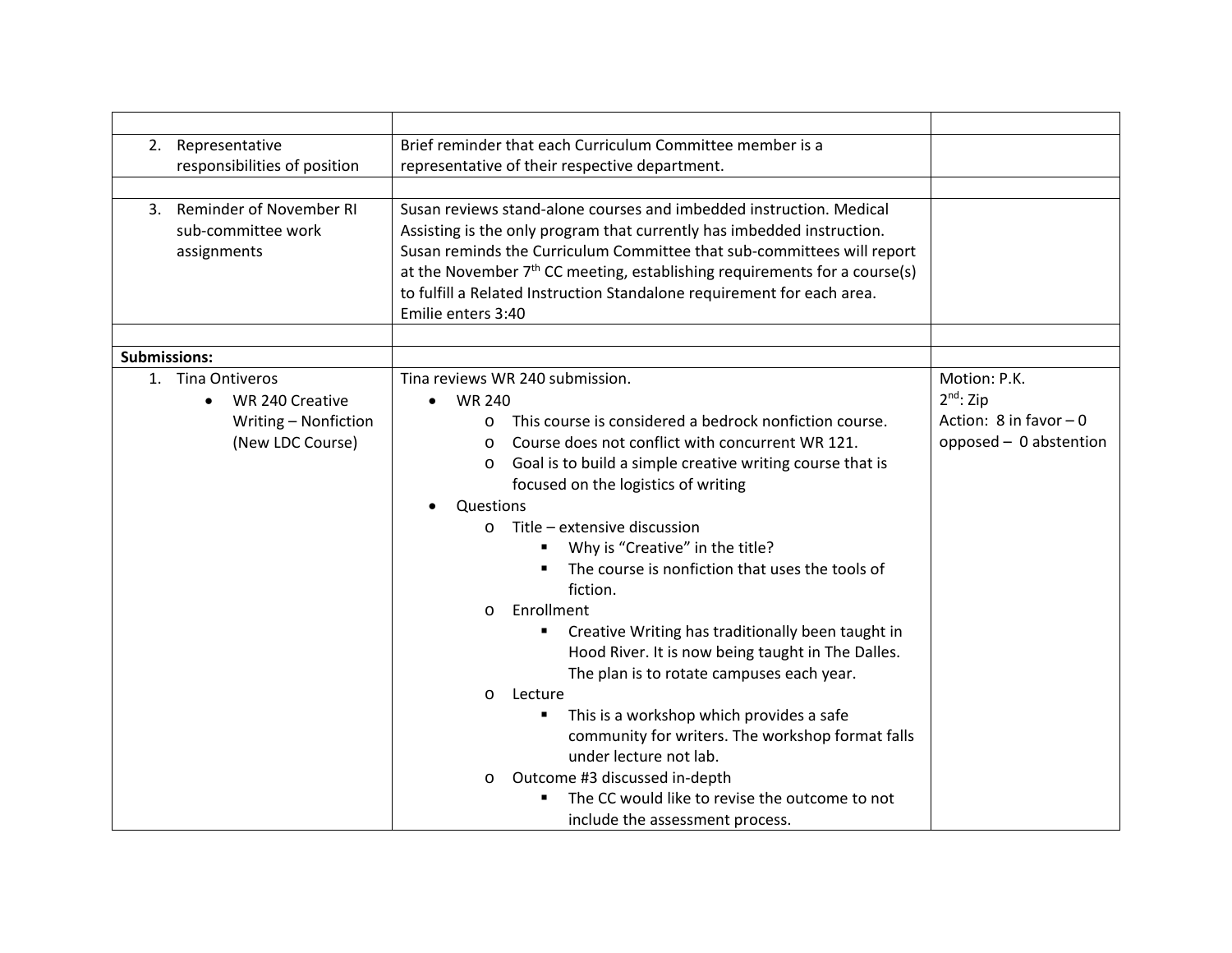|                                                                        | This course in connection with WR 246 will have an objective of a<br>publication of student writings. It is noted that Shared Voices has been<br>published by Gorge Literacy for about 17 years. It is open for WR 90<br>students to participate. Tina said that Matt has been contacted and there<br>is discussion about combining the two publications.<br><b>Motion: Approve as amended</b><br>Amendment: Change outcome #3 to read "Write and revise original<br>creative nonfiction that effectively uses self-reflection, research, and the<br>elements of the craft."                                                                                                                                                                                                                                                                        |                                                                                        |
|------------------------------------------------------------------------|-----------------------------------------------------------------------------------------------------------------------------------------------------------------------------------------------------------------------------------------------------------------------------------------------------------------------------------------------------------------------------------------------------------------------------------------------------------------------------------------------------------------------------------------------------------------------------------------------------------------------------------------------------------------------------------------------------------------------------------------------------------------------------------------------------------------------------------------------------|----------------------------------------------------------------------------------------|
| <b>WR 240 Opt</b><br>$\circ$<br>Out Request                            | It is noted that opting out of the Math prerequisites does not affect<br>university transferability.<br><b>Motion: Approve as written</b>                                                                                                                                                                                                                                                                                                                                                                                                                                                                                                                                                                                                                                                                                                           | Motion: Katy<br>$2nd$ : Linnea<br>Action: $8$ in favor $-0$<br>opposed - 0 abstention  |
|                                                                        |                                                                                                                                                                                                                                                                                                                                                                                                                                                                                                                                                                                                                                                                                                                                                                                                                                                     |                                                                                        |
|                                                                        | <b>Pam Morse</b>                                                                                                                                                                                                                                                                                                                                                                                                                                                                                                                                                                                                                                                                                                                                                                                                                                    |                                                                                        |
| 2. Pam Morse<br>MTH 243 Statistics I<br>(Course Revision:<br>Req, Des) | Pam Morse presents the MTH 243 course revision and explains why MTH<br>95 or MTH 98 is an adequate prerequisite for Statistics.<br>Extensive discussion ensues regarding the change in prerequisites:<br>Other Oregon community colleges have moved to these<br>prerequisites<br>The State is supporting MTH 98 - MTH 105 - MTH 243 for a non-<br>stem math tract for liberal arts majors.<br>Transferability<br>The registrar voices concern that statistics needs an<br>O<br>intermediate algebra component to transfer.<br>The requested change is accepted in the AAOT<br>$\circ$<br>Registrar is good with the prerequisite since it is accepted<br>$\circ$<br>in the AAOT, it should be accepted here.<br>Noted that the ASOT requires 3 courses of MTH 111 or higher and<br>one needs to be statistics.<br><b>Motion: Approve as written</b> | Motion: Stephen<br>$2^{nd}$ : Zip<br>Action: 8 in favor $-0$<br>opposed - 0 abstention |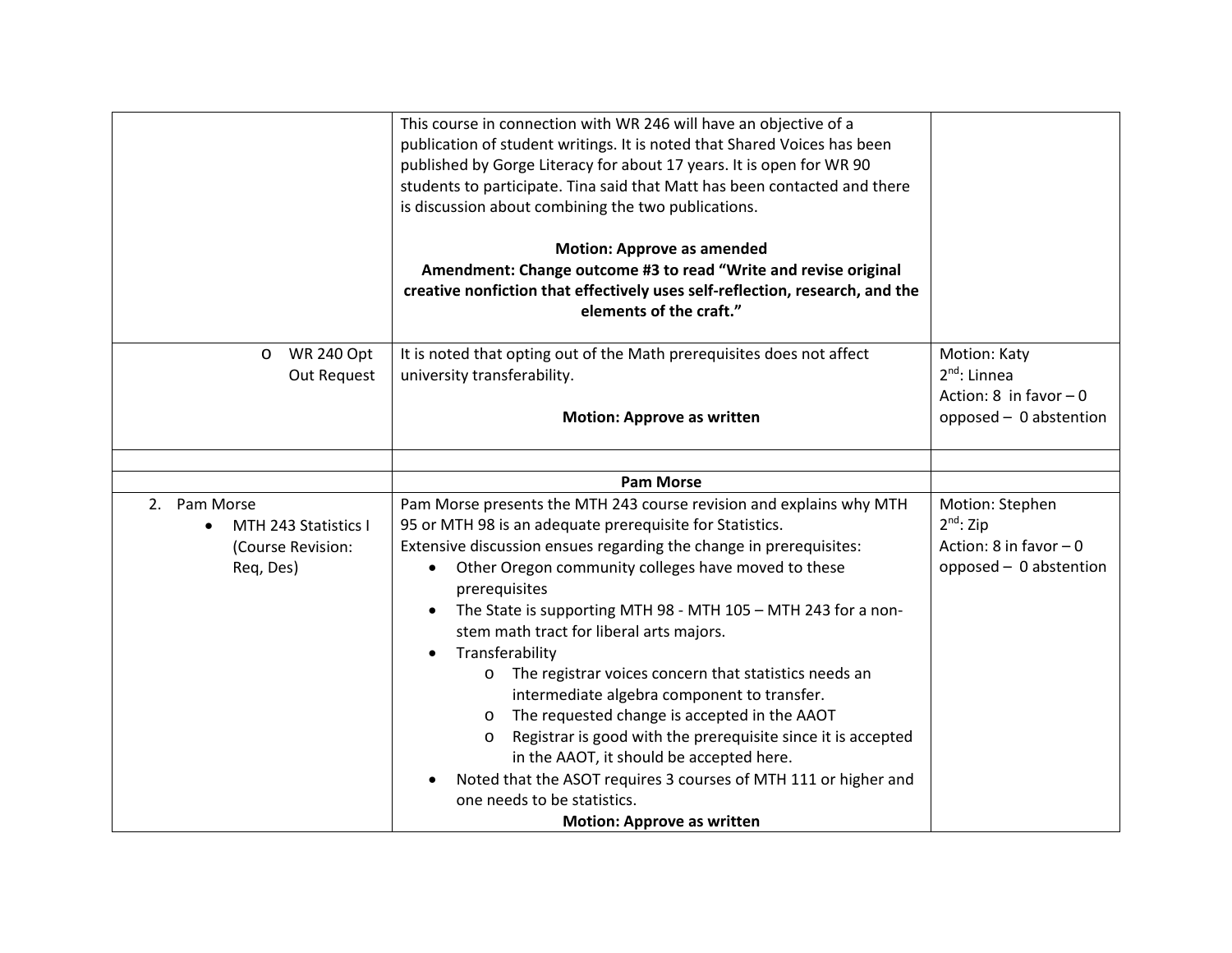| 3. Ronda Hull<br>HEC 226 Child<br>$\bullet$<br>Development (CLO<br>update) | Susan, Zip and Ashley present HEC 226 submission for Ronda, who is not<br>available for this meeting. This is a Core Learning Outcome (CLO) update.<br>The only revision is to CLO #4 (Cultural Awareness) designation which was<br>previously marked as "major" but not content was entered on the form.<br>Content has now been entered.<br>Brief information about HEC courses:<br><b>HEC is Consumer and Family Studies</b><br>$\circ$<br>Other colleges use HEC.<br>$\circ$<br>At CGCC the HEC courses with Gen Ed designations (HEC<br>$\circ$<br>226 and HEC 202) are under Social Science. These are not<br>CTE courses so they need to fall under a Gen Ed<br>department.<br>Objections to HEC 226, CLO #4 major designation per ECE<br>department chair:<br>The content within the course is no longer relevant.<br>$\circ$<br>Community responsibility is not addressed in the course at<br>$\circ$<br>all.<br>This does not align with the CLO #4 Cultural Awareness<br>$\circ$<br>rubric.<br>This CLO should have a minor designation.<br>$\circ$<br>It is noted that the CTE department chair would like the course to be<br>revised before being voted on.<br>4:30 Linnea leaves temporarily.<br>Motion: Postpone submission until course is revised. | Motion: Zip<br>2 <sup>nd</sup> : Stephen<br>Action: 7 in favor $-0$<br>opposed - 0 abstention |
|----------------------------------------------------------------------------|----------------------------------------------------------------------------------------------------------------------------------------------------------------------------------------------------------------------------------------------------------------------------------------------------------------------------------------------------------------------------------------------------------------------------------------------------------------------------------------------------------------------------------------------------------------------------------------------------------------------------------------------------------------------------------------------------------------------------------------------------------------------------------------------------------------------------------------------------------------------------------------------------------------------------------------------------------------------------------------------------------------------------------------------------------------------------------------------------------------------------------------------------------------------------------------------------------------------------------------------------------------------|-----------------------------------------------------------------------------------------------|
| 4. Katy Jablonski                                                          | Shakespeare's Works is only being offered in literature at this time, not in                                                                                                                                                                                                                                                                                                                                                                                                                                                                                                                                                                                                                                                                                                                                                                                                                                                                                                                                                                                                                                                                                                                                                                                         | Motion: Stephen                                                                               |
| <b>ENG 201</b>                                                             | CGCC's theater listings.                                                                                                                                                                                                                                                                                                                                                                                                                                                                                                                                                                                                                                                                                                                                                                                                                                                                                                                                                                                                                                                                                                                                                                                                                                             | 2 <sup>nd</sup> : Ashley                                                                      |
| Shakespeare's Early                                                        |                                                                                                                                                                                                                                                                                                                                                                                                                                                                                                                                                                                                                                                                                                                                                                                                                                                                                                                                                                                                                                                                                                                                                                                                                                                                      | Action: 7 in favor $-0$                                                                       |
| Works (CLO update)                                                         | <b>Motion: Approve as written</b>                                                                                                                                                                                                                                                                                                                                                                                                                                                                                                                                                                                                                                                                                                                                                                                                                                                                                                                                                                                                                                                                                                                                                                                                                                    | opposed - 0 abstention                                                                        |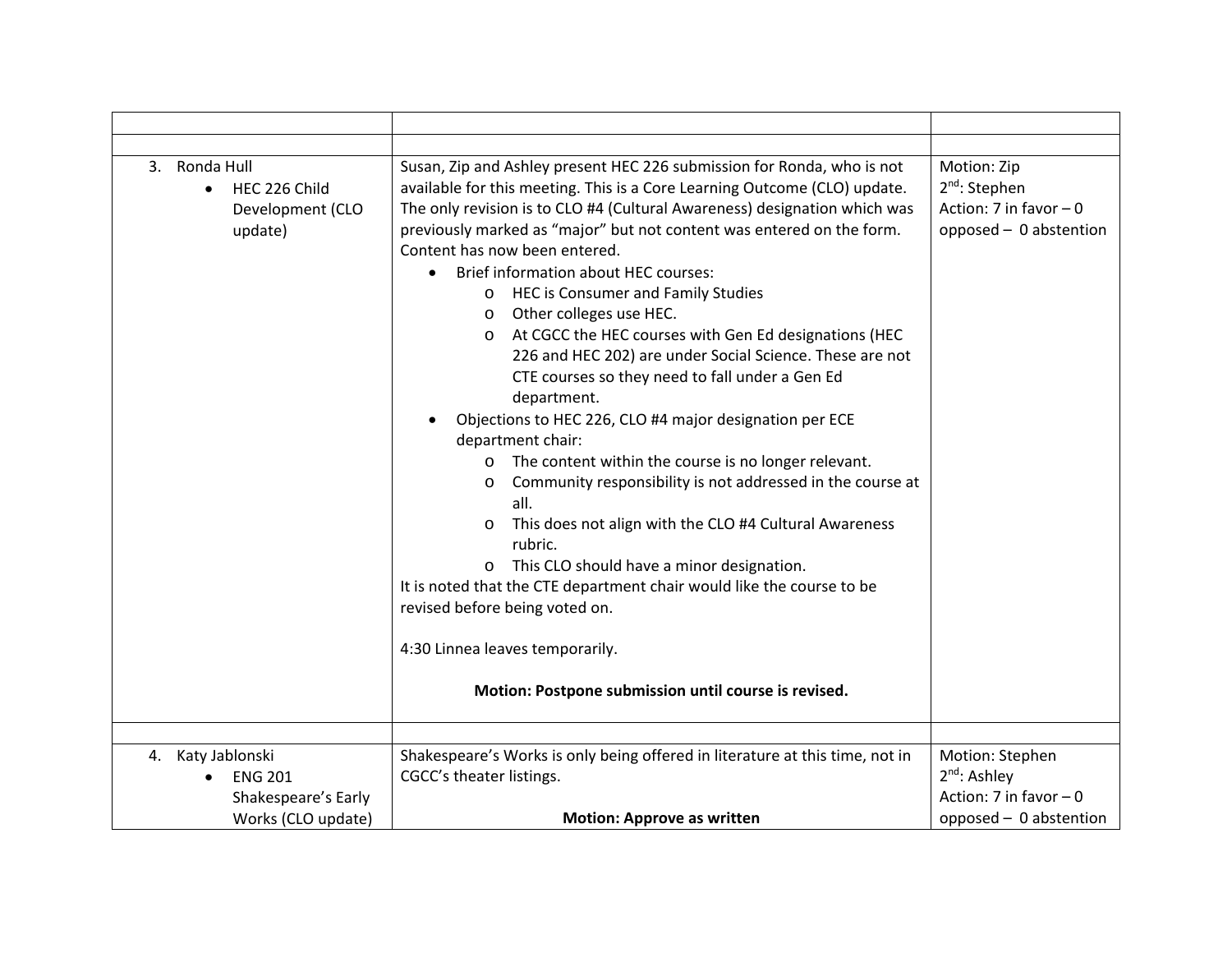| <b>ENG 202</b><br>$\bullet$<br>Shakespeare's Later<br>Works (CLO update)                | <b>Motion: Approve as written</b>                                                                                                                                                                                                                                                                                                                                                                                                                                                                                                                                                                                                                                                                                                   | Motion: P.K.<br>$2nd$ : Emilie<br>Action: 7 in favor $-0$<br>opposed - 0 abstention           |
|-----------------------------------------------------------------------------------------|-------------------------------------------------------------------------------------------------------------------------------------------------------------------------------------------------------------------------------------------------------------------------------------------------------------------------------------------------------------------------------------------------------------------------------------------------------------------------------------------------------------------------------------------------------------------------------------------------------------------------------------------------------------------------------------------------------------------------------------|-----------------------------------------------------------------------------------------------|
|                                                                                         |                                                                                                                                                                                                                                                                                                                                                                                                                                                                                                                                                                                                                                                                                                                                     |                                                                                               |
| 5. Zip Krummel<br>PSY 215 Human<br>Development<br>(Course Revision:<br>Out, Con, Texts) | Zip presents PSY 215 submission. This course will be postponed in order to<br>have the required Gen Ed Request accompany the submission. A revised<br>Gen Ed Request is required when courses outcomes are revised. Would<br>like to have revised version in place for winter term 2020.<br>Motion: Postpone submission so that it may be reviewed with the Gen                                                                                                                                                                                                                                                                                                                                                                     | Motion: P.K.<br>2 <sup>nd</sup> : Ashley<br>Action: 7 in favor $-0$<br>opposed - 0 abstention |
|                                                                                         | <b>Ed Request</b>                                                                                                                                                                                                                                                                                                                                                                                                                                                                                                                                                                                                                                                                                                                   |                                                                                               |
|                                                                                         |                                                                                                                                                                                                                                                                                                                                                                                                                                                                                                                                                                                                                                                                                                                                     |                                                                                               |
| <b>Discussion Items:</b>                                                                | Linnea returns 4:45                                                                                                                                                                                                                                                                                                                                                                                                                                                                                                                                                                                                                                                                                                                 |                                                                                               |
| 1. Creation of guidelines for<br>sunsetting/suspending<br>programs                      | Susan reminds the Curriculum Committee that Lori has asked them to<br>create guidelines for sunsetting/suspending programs. Currently there is<br>no criteria for program suspension. Programs are dropped primarily due to<br>low enrollment and/or lack of money. Guidelines would promote a more<br>transparent and collaborative process. Avoiding the potential for a<br>program to be dropped without due consideration. This does not link to<br>Guided Pathways.<br>An AR/OP will ultimately be needed, as we have an AR/OP for<br>developing/adopting programs.<br>Katy would like examples of sunsetting policy from other colleges. Susan<br>will ask the curriculum group she is a part of for their sunsetting policy. |                                                                                               |
|                                                                                         | What are the parameters/criteria for program suspension?<br>Clarification<br>Degree/Certificate suspension - the end goal is to<br>suspended.                                                                                                                                                                                                                                                                                                                                                                                                                                                                                                                                                                                       |                                                                                               |